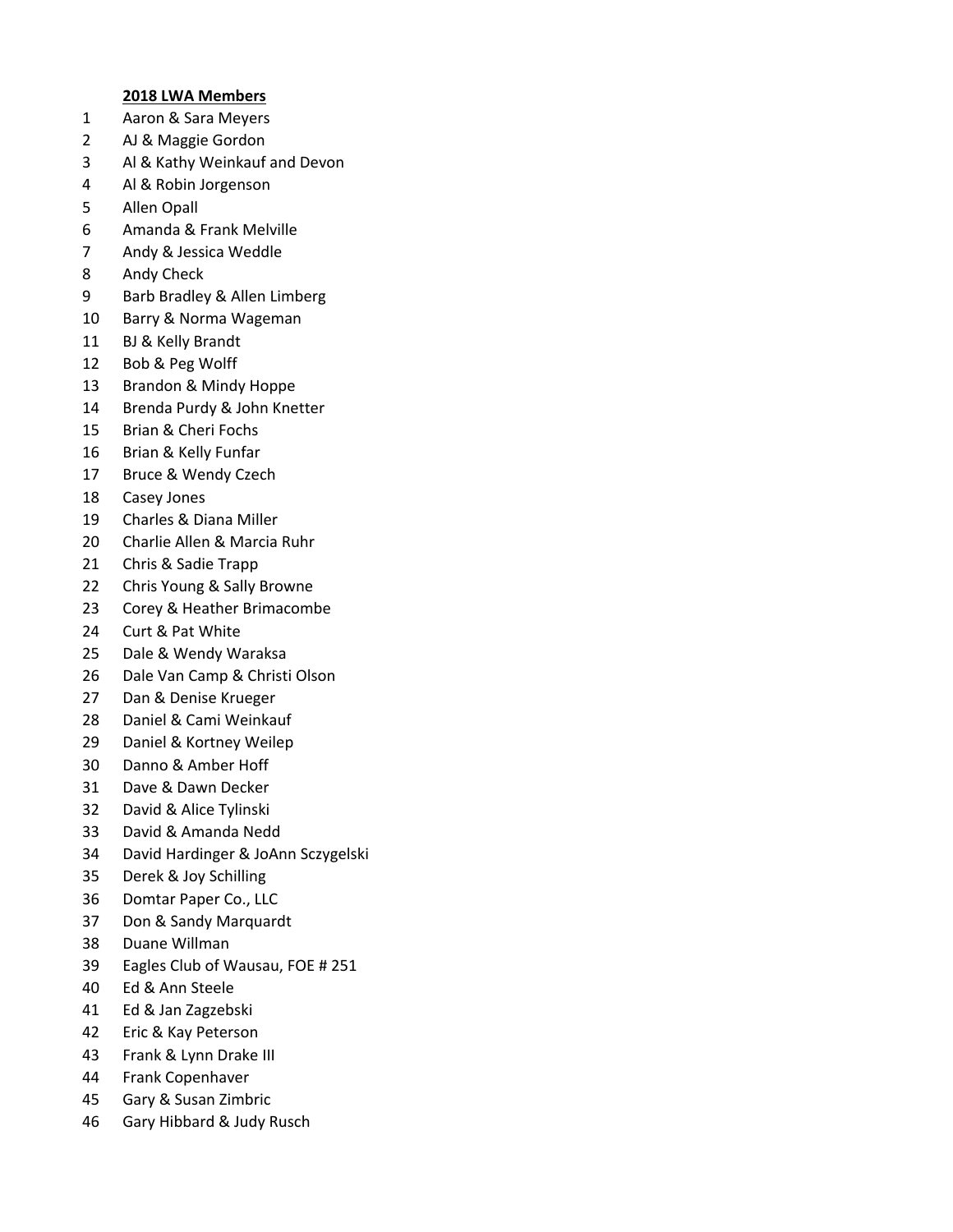- 47 Gloria Rybarczyk
- 48 Heong & Margaret P'ng
- 49 Howard & Teresa Fisher
- 50 James & Sharon Low
- 51 James Campbell
- 52 Jason Wilson
- 53 Jay & Jill Punzenberger
- 54 Jeff & Becky Stubbe
- 55 Jeff & Laura Mroczenski
- 56 Jeff & Lisa Wunsch
- 57 Jeff Zriny
- 58 Jeffrey & Karla Kurtz
- 59 Jeffrey & Shelley Hertz
- 60 Jerry & Cindy Tlusty
- 61 Jessica & Dan Gulan
- 62 Jim & Ava Waldron
- 63 Jim & Diane VanEyck
- 64 Jim & Karen Nauta
- 65 Jim & Liz Brezinski
- 66 Jim & Pixie Tipple
- 67 Jim & Sherri Wagner
- 68 John & Carol Arndt
- 69 John & Heather Eldred
- 70 John & Kathy Beatty
- 71 John & Thea Kordus
- 72 John & Trish Heisler
- 73 Jon & Lisa Habeck
- 74 Ken & Polly Day
- 75 Ken & Sharon Schauer
- 76 Ken Dvorak
- 77 Kingsley H. & Sharyn Forbes
- 78 Larry Goetz & Jane Heilman
- 79 Lee & Alyson Halbrook
- 80 Lee Belanger & Traci Robbins
- 81 Lisa Hansen
- 82 Lonnie Marek
- 83 M&J Marine C/O Ray Polzer
- 84 Mark & Donna Macdonald
- 85 Mark & Patti Neitzke
- 86 Mark & Sue Peter
- 87 Mark Fitzke
- 88 Mary Brennan
- 89 Mary Slaby
- 90 Mat & Kelsey Parkin
- 91 Mike & Kristy Schauls
- 92 Mike & Linda Otten
- 93 Mike & Lori Haight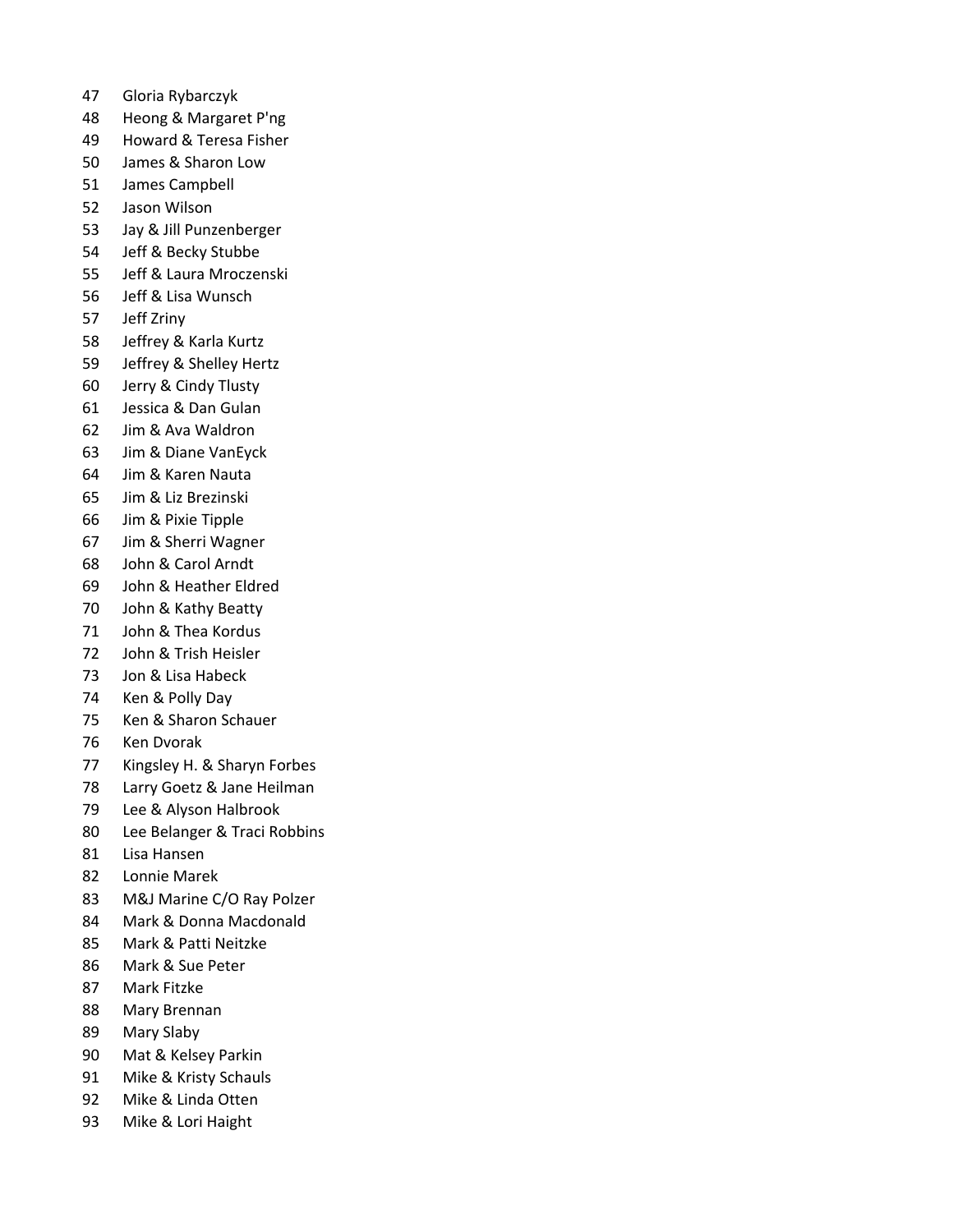- 94 Nathan & Stephanie Birchler
- 95 Nick & Rebecca Hebda
- 96 Nick & Shannon Schaefer
- 97 Norb & Marlys Arnoldi
- 98 Nueske's at Gulliver's Landing (Cheri)
- 99 Oliva Limited Partnership
- 100 Patrick & Jennifer Palecek
- 101 Patrick & Kay Meyer
- 102 Paul Palecek & Evie Pellett
- 103 Peter & Ellie Reineck
- 104 Peter & Sherri Tlusty
- 105 Ralph Merwin
- 106 Randy & Kathi Geiger
- 107 Randy and Kali Worden
- 108 Rib Mountain Marine
- 109 Richard & Diane Weber
- 110 Rick Parkin & Holly Kohl
- 111 Rob & Kris Rybarczyk Jr.
- 112 Robert & Adrienne Brebrick
- 113 Roger & Lioudmila Deffner
- 114 Ron & Dorothy Gehring
- 115 Ron & Elfi Allen
- 116 Ron & Lynn Drecktrah
- 117 Ronald & Janet Klimisch
- 118 Russ & Diane Arneson
- 119 Russ & Paula Slaby & Family
- 120 Russ & Theresa Graveen
- 121 Ryan & Amy Bald
- 122 Ryan & Amy Burnett
- 123 Samuel & Linda Lockhart
- 124 Scott Grams
- 125 Seth & Emily Calonder
- 126 Sheryl & Jody Babl
- 127 Steve & Danielle Weiland
- 128 Steve & Mary Grams
- 129 Steve & Sandy Quance
- 130 Steve Akey & Patti Linehan
- 131 Stewart & Tracy Etten
- 132 Sue Baumer
- 133 Terry & Rose Charles
- 134 Todd & Sarah Craig
- 135 Todd & Tammie Terczynski
- 136 Tom & Jill Hersperger
- 137 Tom & Mary Kate Riordan
- 138 Tom Wagner
- 139 Town of Rib Mountain
- 140 Trail's End Lodge Mark & Daphne Brummond